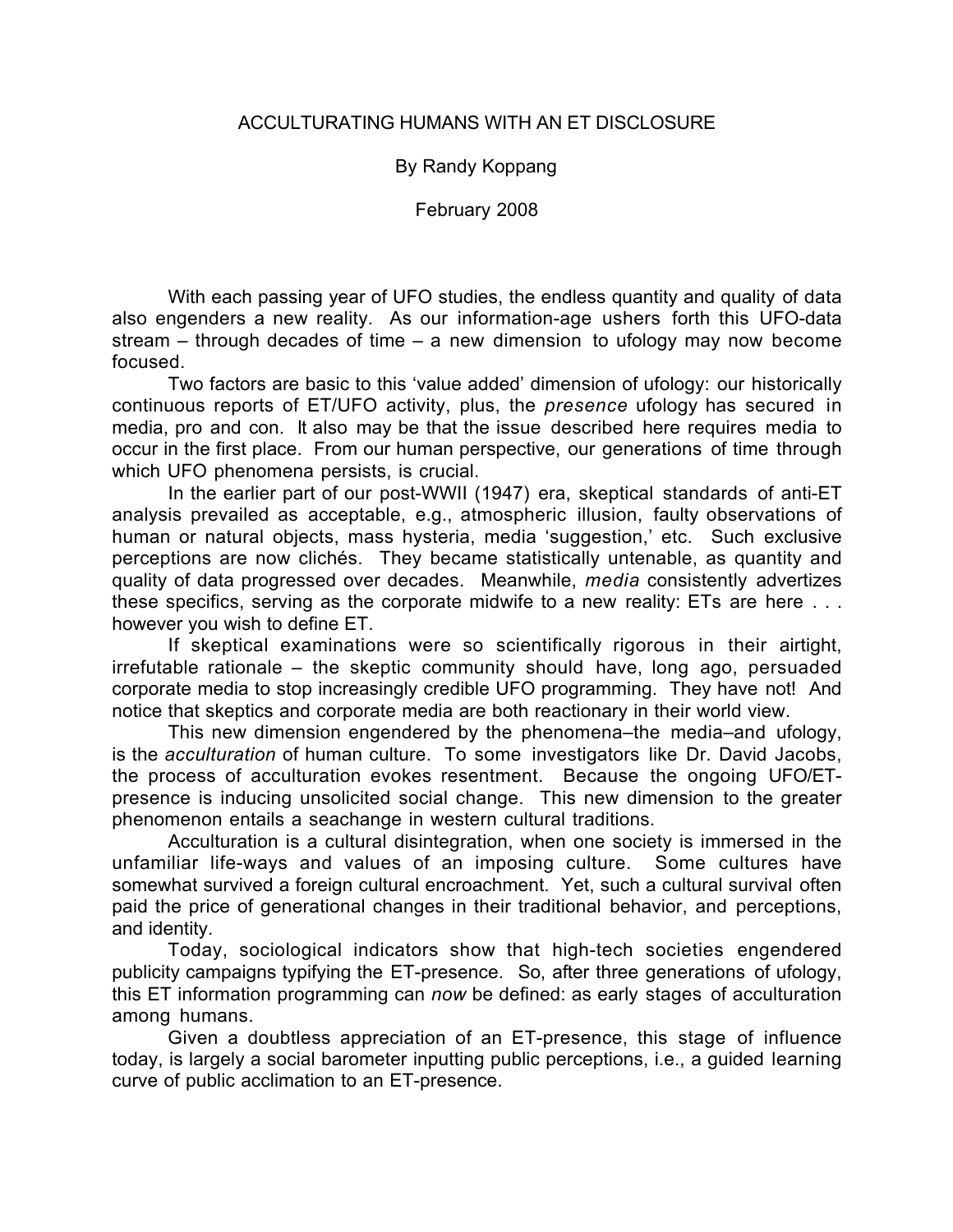Yet, paradoxically, this 'strategy' – as Colonel Philip J. Corso revealed it – *advocates* the issue of ET visitation with both pro and con, science fiction and documented fact, drama/comedy, TV sitcoms, cartoons and *virtual reality*. ET data even assumes the role of commercial advertizing as an out-of-place subliminal. This area is where 'publicity campaign' is a fair description.

#### THE ENVIRONMENT ENVELOPING EXOPOLITICS

In the ufology of 2008, critical thinking ascribes political substance to an ETpresence. This political implication is becoming known as *exopolitics*.

Logically, if a thorough case can be made for exopolitical policy management – then, exopolitics itself indicates something more profound. It indicates an escalating or evolving social setting exists, in which exopolitics operates. The definition of this setting means human acculturation must be reckoned with. Public disclosure about ETs, by our authorities, would depend on monitoring the social barometer of ET info impacting populations via media publicity: acculturation.

The anthropology of *acculturation* makes it the perfect model of predictable change any ET culture-tech may have on *Earthlings*. The most practical difficulty posed by official ET disclosure is that of challenging the identity (*reality*) of humans. ET-caused acculturation may repeat the change people made when we realized the sun and universe did not revolve around 'our' Earth. Philosophy professor Michael Zimmerman, Tulane University, coined a phrase for our current view of humanity – the one acculturation is changing: "Anthropomorphic Humanism." Meaning, humans are the ultimate life form in the realm of universal life. ET visitation disproves this pride of identity. In 1995, German ufologist Michael Hesemann delivered an eloquent set of science sources, anticipating these very problems; at the *When Cosmic Cultures Meet* Conference, Washington, D.C., and believe me, all these implications of acculturation have been long since worked out by science planners. Ufology is playing catch-up!

### YIELDING PERSONAL AUTHORITY TO RECEIVE ET DISCLOSURE

This brings us to our own enigma of responsiveness to UFOs: to officially disclose ET; or to leave society to their own devices, where people unofficially disclose ET data on *their* terms, i.e., shall we act or react? Evidence shows that the *un*official path has been advocated; with leaks from *insider* sources revealed to point the way. The many reasons for this unofficial M.O.  $-$  in a word  $-$  is economic, is existential, is economic . . . etc. In pragmatic terms, for post-modern humans, we have acquiesced to economic-existential priorities.

To a degree, the policy of socially engineering an unofficial ET disclosure symbolizes this profound pragmatism. Disclosure through the media-economics of entertainment. Economics is a path of least resistance, for making human acculturation changes sublime.

So, if exopolitics is sort of an *Unacknowledged Special Access Project (USAP)*, then the ET influence (exo) may be better understood in terms of human acculturation. And exopolitics could be a *Trojan Horse* of bias, disaffecting human responses and transformation. The bias is that human politics is dominated with militaristic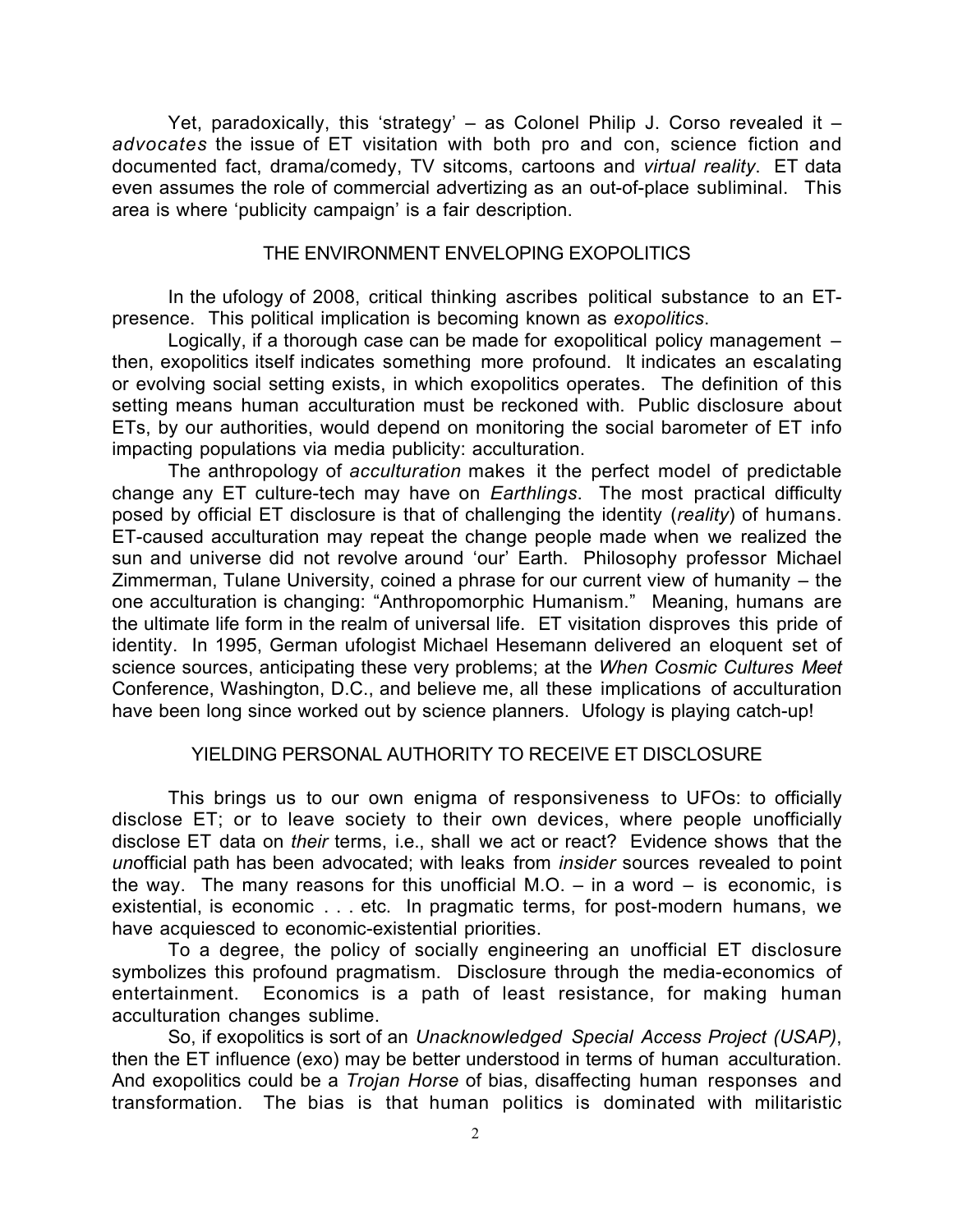contingencies. This would be why exopolitics must *manage* ET information, instead of officially disclose it into our environment of *real politic.*

Thus, the public is wise to avoid yielding their sovereign authority to "officials," when discerning the veracity of ET evidence, and how to disclose it. As an abductee once told me, "The ET phenomena is a human phenomena before it is an ET phenomena!" Meaning, that the ET-presence is an opportunity and imposition upon the human family to grow up. Because, our awareness has grown as our sense of being 'watched' prompts people to think greater than our environment. Also, since 'spaceship Earth' is still entering the space age – how do we know all this is *not* a basic drill in preparation? Observing ourselves watching *Them* observing us…

The primary theme here is that we (Earth) represent selfreflective life in the universe. After reaching a necessary stage in technologized observation, we could begin altering our cosmology; find ways for *relating* to our collective observations that 'we are not alone.' This is now.

Since Earth's learning curve is continuing to host 'the watchers,' our response to this is inexorable. Our innovations in unofficial ET disclosure are taking on a life of their own. ETs pursue their agenda here; media-campaigns acclimate the human family to the history of this.

Clearly, many disciplines of evidence suggest that ETs introduced historic changes to our ancient cultures. The historic continuity globally recounted about this is preserved, in the oral traditions of indigenous peoples. But the rationalist cosmology of scientific consumerism imposes a biased impediment to ever



The Baptism of Jesus by Aert De Gelder (1645-1727)

recognizing indigenous origins for what they are. Thus, the cosmology of Keynesian economics is alienated from the ongoing history of UFOs! Even though the 'star people' of indigenous traditions are congruent with the UFO activities reported. So it becomes logical that if *they* are visiting now, they could have always played roles in our history all along.

In other words, ufological thinking and doing is being sustained over time. This is the formula for creating a new sense of being. Example: in 1923, Charles Fort concluded the following in his book *New Lands*. "Some day I shall publish data that lead me to suspect that many appearances upon this earth that were once upon a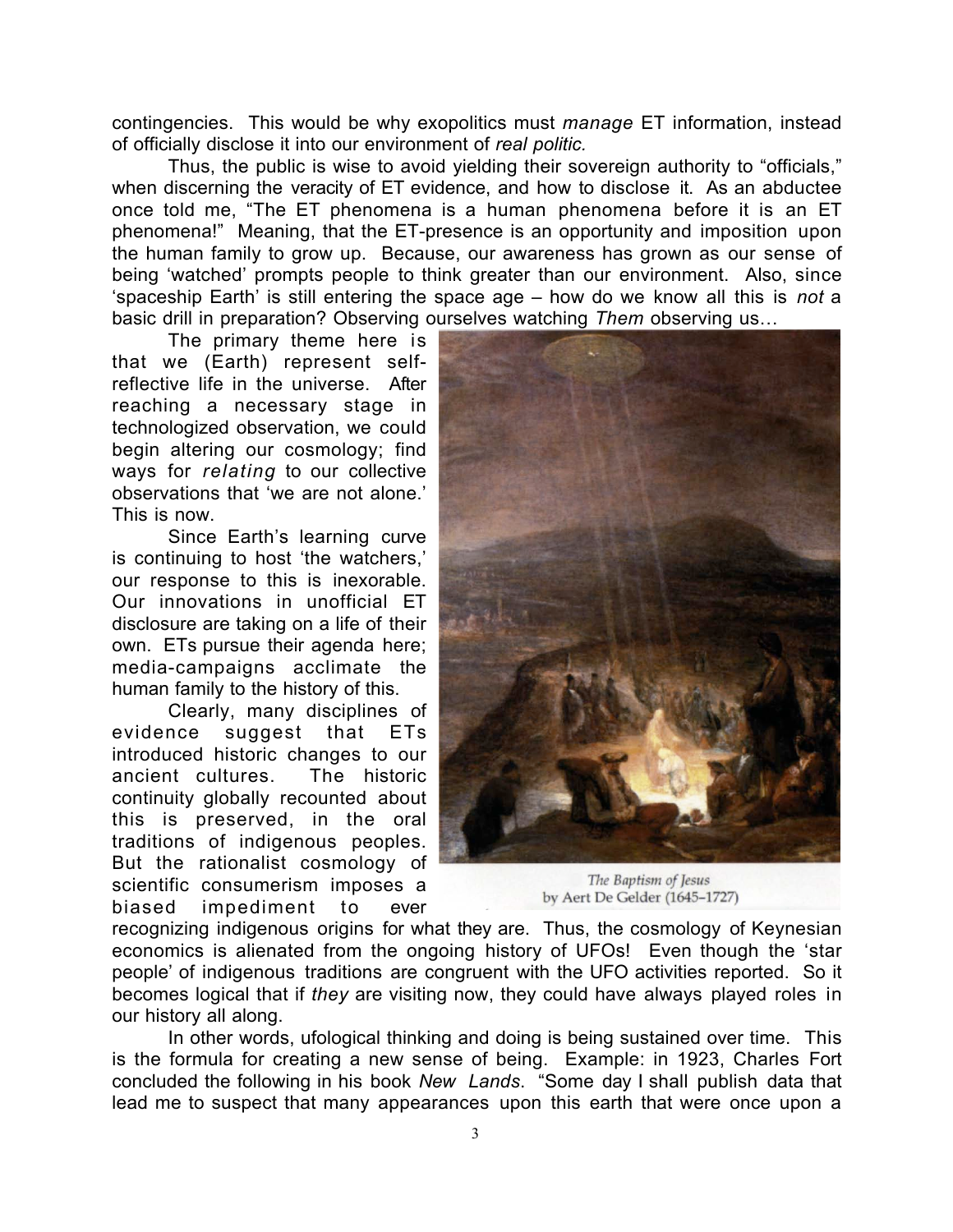

time interpreted by theologians and demonologists, . . . were beings and objects that visited this earth, . . . from outer space. That . . . of space travelers . . . all reports upon them were products of the assimilating of the unknown with figures and figments of the nearest familiar similarities." Here Fort offers rather astute perceptions of skeptical bias, and projections of human presumption, onto the unidentified. These two feed each other. So, Fort's work is a benchmark of open-minded progress. As the archival data-mining of his day merges with the animated actualities of  $21<sup>st</sup>$  century historymaking. And – coincidentally – humans invented mass-media just in time to globally mediate the current ET indoctrination. (Mixed corporate media being masterful in persuasive propaganda. So, perhaps the ETpresence does not assume a mediapresence by coincidence?)

#### **1929**

Slowly advocating a mass-media acclimation of society to ET disclosure, may be expedient and patronizing to people demanding *official* disclosure. Yet, everything has services and disservices; who wishes to take responsibility for possible religious or ontological backlash among peoples, for officially authorizing ET? What forms of reaction and backlash are possible? Any reader familiar with tribal violence common in current events today, can deduce the probable disservices of overt ET disclosure for themselves. The point here is that there has been no official disclosure. So . . .

#### INFOTAINING YOU WITH OUR CLASH OF REALITIES

Instead, we find ETs/UFOs assuming a continual media-presence. All rendered with an advertizing flair by the 'mADmen' of media. Yet, how can ETs be a subliminal media ploy, for persuading public awareness about their existence; their imagery is not sublime? The secret, is in the cultural environment media creates, which sustains the ET media-presence.

Humans cannot personally relate to ET images. So their subliminal force is the nature of our simultaneous electric information-age. Marshall McLuhan reveals this in his introduction to *Subliminal Seduction*, by Wilson Bryan Key: "In the total information environment, . . . nothing is now unrelated or irrelevant . . . The electric age is the age of . . . simultaneous information . . . The age of the electrical and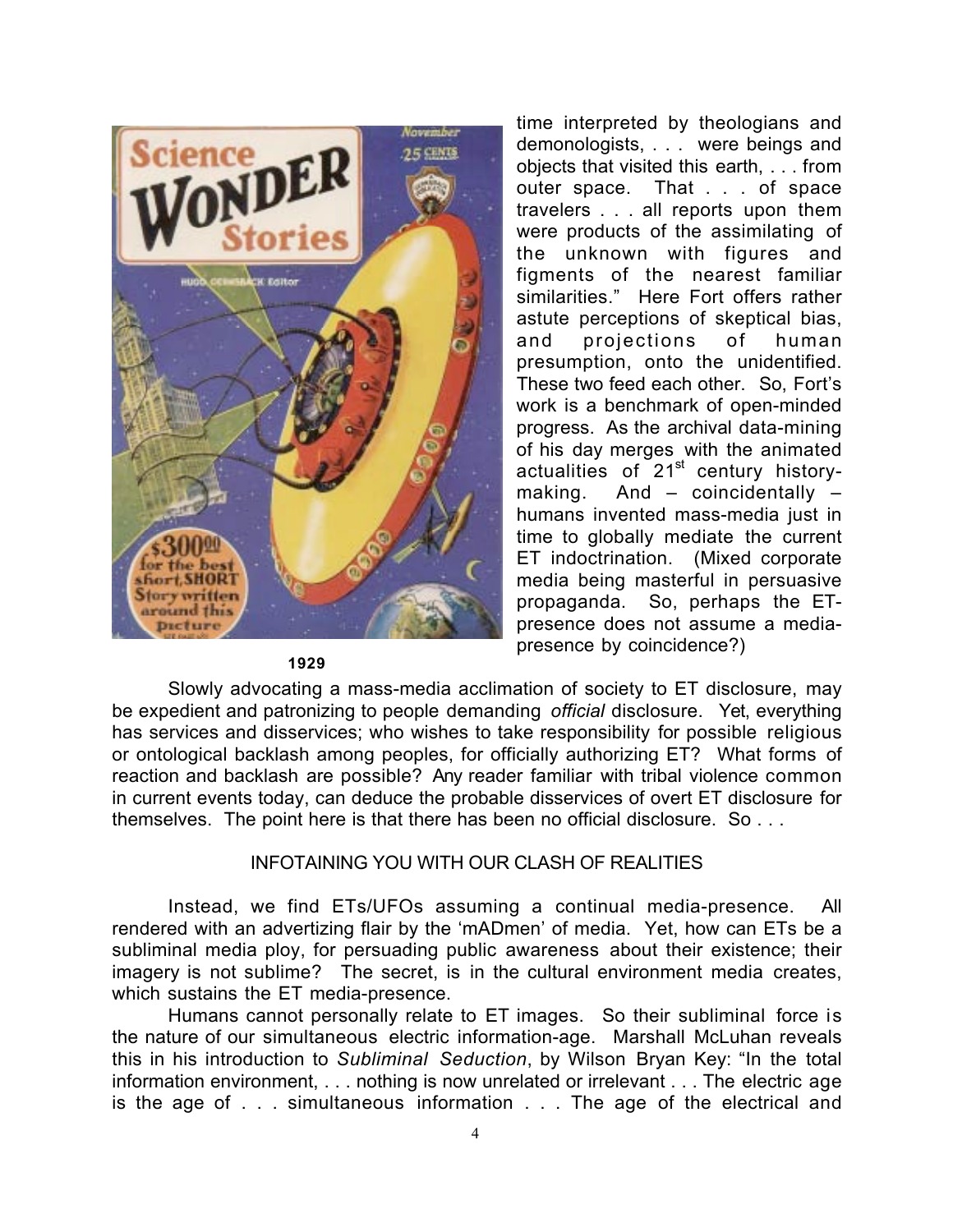simultaneous is the age of environmental . . . awareness." And we all know info of every kind overloads us 24/7! So this 24/7 data overload simultaneously envelops us, in which ET symbolic icons appear when you least expect them – just like UFO sightings! And, continually.

The subliminal environmentalism of media is the means for ETs to embed themselves permanently in our experience – but virtually. The simultaneous quality is the subliminal that is connecting ETs to our acculturation. With each successive UFO special repeated on *Larry King*, or a re-broadcast cable-TV UFO documentary, ETs become more real. Though such media-education appears to require generations, for acclimating all of society thoroughly. The *History Channel* and the *Sci-Fi Channel* both are starting new UFO series as this article is written, February 2008.



**Aviation Week 4 Aug. 1952**

they found it. And they found it over and over again." Today, however, this 'strategy' may be easier to apprehend (?).

If a subordinate culture can go extinct through acculturation via exo-cultural advancements, then, acculturation is the proverbial *paradigm* shift. Away from

# PARA-NORMALITY SHIFTS OUR OLD PARADIGM

By design or by default  $-$  this media process is a fact anyone can confirm through awareness. The January 2008 wave of Texas UFO sightings prompted a series of *Larry King Live* debates, with many rebroadcasts. Such popularity for this programming is symbolic, that acculturation embeds itself within society. And the transcendent roots of this disguised mythos stem back historically. Perhaps, this continuous history was a reason why our 1947 era ET discoverers chose to simply *manage* their discovery. In *The Day After Roswell*, Colonel Corso says, page 78: ". . . we never hid the truth from anybody, we just camouflaged it. It was always there, people just didn't know what to look for or recognize it for what it was when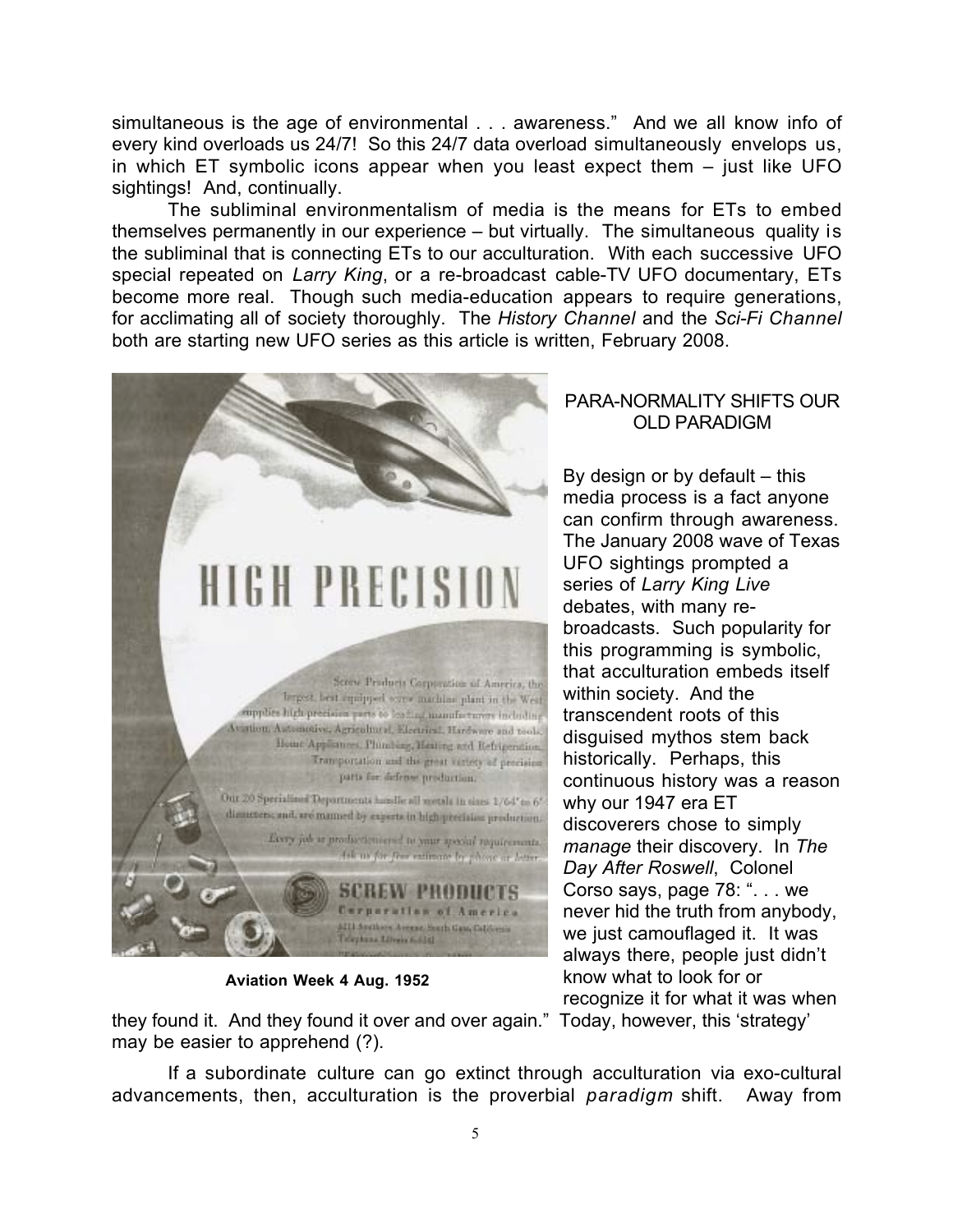obsolete life-ways. Also, many people in the west *desire* a paradigm shift, and ETs notwithstanding. So, the ET issue is surely a shift.

Quite a few academics have done good scientific thinking about human contact with ETs. Yet, this kind of approach, to ET contact implications, mostly repeats the skeptic pattern observed above by Charles Fort: projecting what is humanly familiar onto ETs. This is understandable. It is done, so as to anticipate or predict what ETs will do, when *we* presume ETs are (or were) like humans. The problem, is that such academic projection ignores or denies decades of consistent data re the nature of ETs. That ETs are not like us at all. Because apparently it is their nature to be totally psychic, clairvoyant, telekinetic, telepathic – i.e., paranormal, perhaps even hive minded. They may do everything with their minds.

Humans always (logically) project the only basis they have for *relating* to anything: their human experience. Even when the projecting and revising is based on some of the (non-human) UFO research data. Our rationalist academic cosmology excludes any paranormal basis for *relating* to ET contact. Thus, even open minded academic ET study tends to omit the actual enigma impeding UFO understanding. This, is the very consistent evidence of the paranormal; both behavioral and technological.

Little value exists in trying to detect the 'alien agenda,' by projecting nonparapsychological human responses into the equation. And we are not referring to human-level psychic intuitions like those known in shamanic experience, or the average recessive/latent abilities. Data consistently shows that UFO occupants behave with total, natural, psychic and paraphysical control.

#### RECOGNIZING THE MENTAL INTERFACE

This returns us to human acculturation due to ET persuasions, implicit or interactive. An ET culture, built around technological extensions of their perceived paranormal life-ways, would regard *humans* as alien. Interfacing human and ET cultures would be unlike any acculturation incident humans have perpetrated. Because in order for us to relate to cosmic cultures meeting – interact with them – we must be as they are, i.e., ufology shows that UFO occupants do not communicate with contactees or abductees on *our terms*. They do it on *their* terms! This quandary was the sticking point in reconciling the Bette and Barney Hill contact/experience. The alleged contactee/abductee data always reported this, with few exceptions (?): ETs are reported being entirely psychic. And that ET technology extends their paranormal senses via *mental* interface modes of operation. And yes, ETs would have to be trans-dimensional to bypass light years of space time, etc. The inadequacy of human psychic experience is a stumbling block for humans in reconciling abduction cases.

### "THE PUBLIC'S PERCEPTION IS REALITY"

Something had to be compromised, and done to bring humans up to speed on all this: what better way than with entertainment. Through *virtual* realities we could conceptualize a reality stranger than fiction. Because all the data spells a transcendent quantum leap in human diplomacy, necessary to meet ETs on their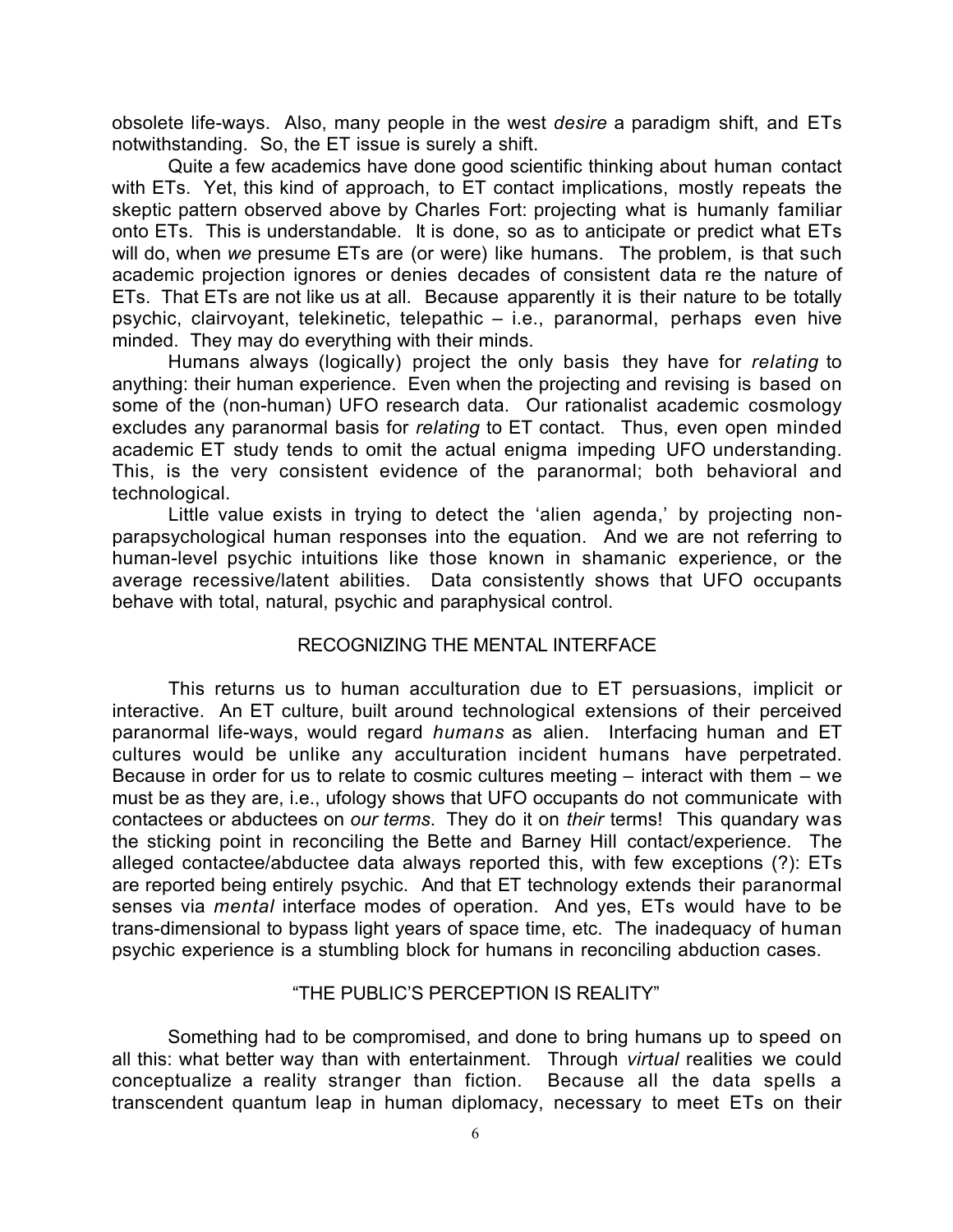terms. With the reported possibility of many different beings visiting, we need to be skilled in the same universe-all language – telepathy! All this illustrates the inevitability of acculturation. Food for thought for all those strong advocates demanding to see the debris of probable crashed saucers. If such a public exhibit ever happened the acculturation could be put on a crash course. Thus, the prudence in media we continue to experience.

All this is ufological nowmaking. It is increasingly appropriate to see how this historical revisionism comports with the thinking by futurists, while preparing for the 21<sup>st</sup> century. Computerized correlations reveal historical patterns previously hidden. For quite awhile now, rapid cybernetic technology requires users to perceive nonlinear thinking, programming, and behavior. In other words, logic does not need to be a logical, linear series of cause and effects. Likewise, an ET-presence infers that Earth history may result from non-linear introductions of role model teachings by ETs. So, another crash course would be incurred, in academic centers, if official disclosure is perceived as anti-evolutionary . . . Reality is changing.

# 'THE BOTTOM LINE' IS REALITY ITSELF

A principle of the 21<sup>st</sup> century is that *real capital* is knowledge – not money. And knowledge becomes words of power. It is also an economic axiom that the centre of technological power and innovation, resides with the ultimate understanding of cosmic principles.

So if crashed saucers exist, then any utilitarian knowledge secured from them, is our ultimate 'ace in the hole': marketable or national security grade capital. Of course, "marketable" is synonymous with National Security. In this way, a policy of official ET disclosure would be bad for 'business as usual' priorities. Management of ET knowledge could not be done without corporate involvement.

When NASA first started, the U.S. Congress wanted answers about how space exploration might change society. The think tank they contracted to study the sociology of our space program, was the Brookings Institution. In 1960, Brookings concluded that the two potentially most disruptive byproducts of NASA pursuits, were: rapid technological innovation, and discovering superior ETs.

Not ironically, ufology has compiled 60 years of evidence showing precisely these same two circumstances resulted from crashed UFO discoveries! Coincidence? (See our book *Camouflage Through Limited Disclosure*, 2006). And logical evidence shows that the aerospace-program corporations are managing the crashed saucer technology.

The Brookings report is titled, '*Proposed Studies on the Implications of Peaceful Space Activities for Human Affairs*,' by Donald N. Michael. (See the Congressional Record). In the 1988-89 period, researcher Robert Oechsler reported on an investigative outreach to communicate with Donald Michael.

In Oechsler's 1989 special report, '*The Chesapeake Connection*, An Implication of Corporate Involvement in the Cover-up!', Donald Michael is credited. Oechsler says, "He [Michael] indicated that the involvement in the extraterrestrial phenomenon on the part of institutions and Corporate America was so lengthy and prevalent as to be at this point in time indistinguishable."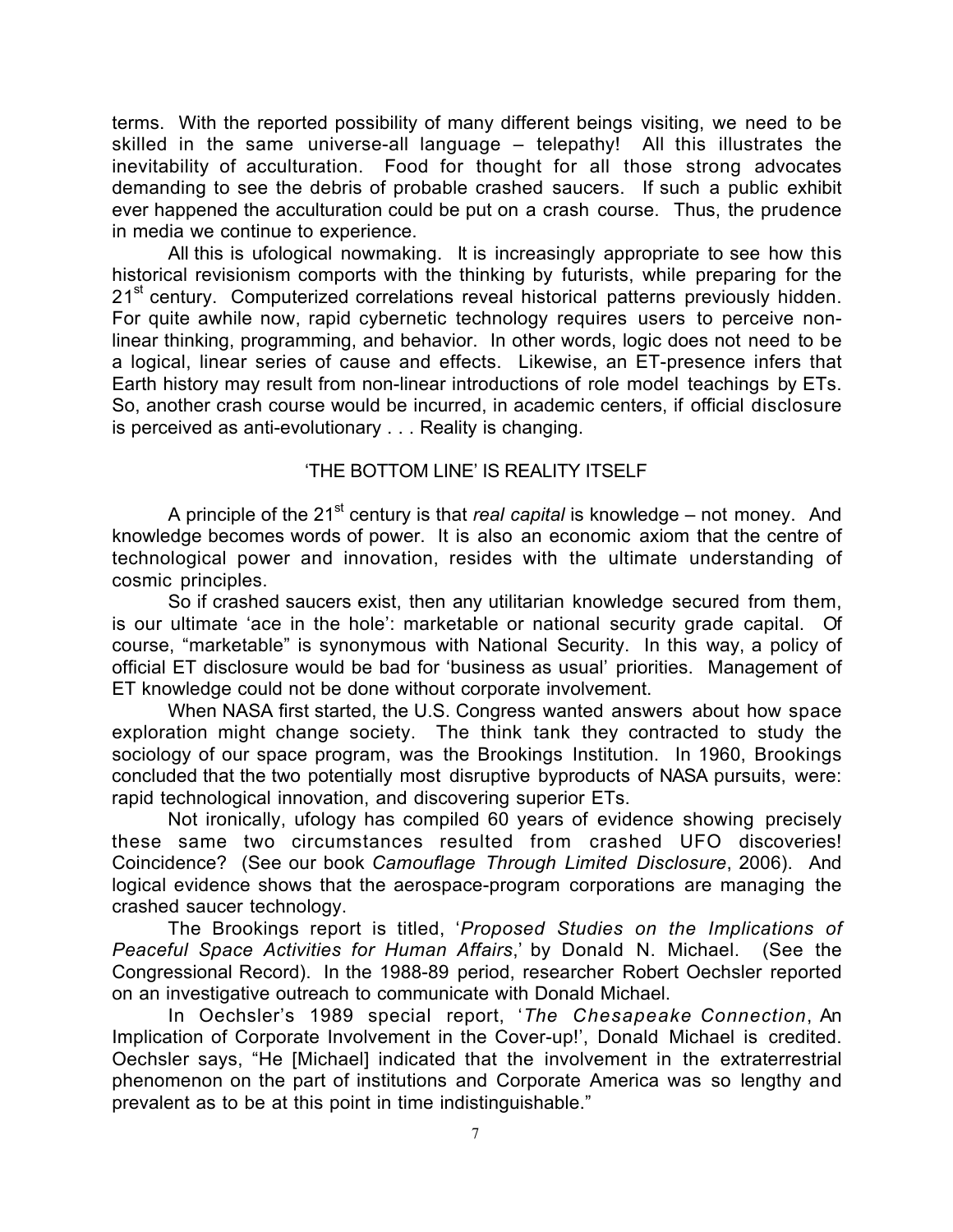In this, Oechsler and Michael anticipate literally, by nine years, the alleged firsthand participation with this corporate involvement, by Colonel Philip J. Corso. Coincidence? Thus, a little deductive reasoning will also logically indicate a conflict of interest: the disproportionate political persuasions of Corporate America may not prefer any official declaration about UFOs. Albeit Corporate America does partake in the *un*official disclosure process . . . Are ETs a negative 'market mover'?

#### THE UFO ROAD SHOW

The best reported plan for unofficially disclosing ETs with a corporate interface to society, is: Chapter Ten of *Alien Liaison*, by Timothy Good, 1991.

In this chapter titled, '*Cosmic Journey*,' Good recounts his encounter with a corporate plan to unofficially disclose ET facts and exhibits to the public. This scenario of acclimation also involved Robert Oechsler.

Timothy Good received a letter of 31 August, 1989, from Robert W. Kirchgessner, Director, Special Development Group, Ringling Bros. and Barnum & Bailey International, Inc. This corporate "group" invited Good to consult in "discussions on the UFO cover-up." The Kirchgessner letter said, "Our corporation is doing extensive research on the subject, as we are involved in preparing an International Touring Presentation which will include accurate information as well as be entertaining."

Ultimately, Mr. Good declined this invitation. However, Good received a reply letter divulging deeper insight into his invitation. This letter, of 21 September, 1989, from Mr. Kirchgessner explained, "Organizations, such as NASA, United States Government, Rockwell International, have agreed to work with our corporation to develop the main portion of this show, the future of space and the technical advances predicted over the next 100 years. Their reluctance at first was not the fact we owned circuses, but on how the UFO subject is going to be tastefully handled. We have now satisfied their concerns . . ."

Upon Good advising Ringling Bros. of a more qualified recruit for their project, Robert Oechsler was briefed in confidence on '*Cosmic Journey*.' Good reports that Oechsler met with Kirchgessner's Special Development Group in Orlando, Florida on 1 and 2 November, 1989. Apparently, Oechsler's Air Force and NASA project engineer credentials were acceptable. Mr. Good quotes Bob Oechsler saying, "Their interest in me was multifaceted . . . with focuses on my contacts in the intelligence community regarding UFOs, my NASA background . . ." etc.

A general briefed Oechsler at the Pentagon, Washington, D.C., 13 November, 1989. This general was the intelligence community representative for the '*Cosmic Journey*' project. Oeschler reported the general's position: "One of the more intriguing elements of the discussion involved an exhibit showing an alien/ET corpse in a cryogenic tank . . . he was concerned about using the real thing versus a mockup, . . . on public perception and whether or not the public would believe such an exhibit was real, or how it could be authenticated." Oechsler added the following:

"The objective of the project was to provide hands-on experience and to be interactive . . .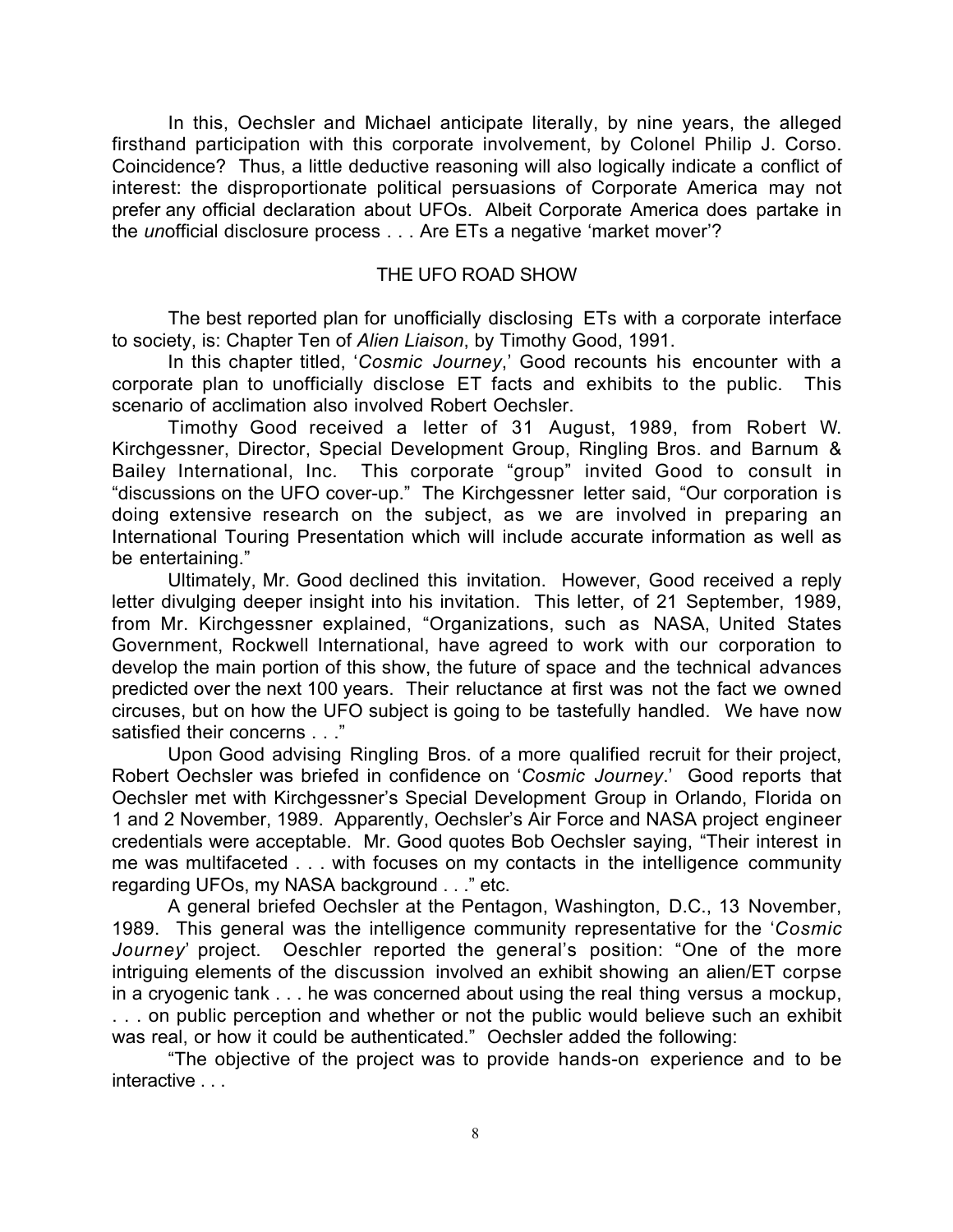"I have no doubts that he [the general] knew far more about the subject matter than I."

Robert Oechsler had no further contact with this Pentagon general. Although, Oechsler did attend introductory invitations to NASA and NORAD aerospace facilities, through January 1990. But the '*Cosmic Journey*' project itself, was "shelved in early 1990." Timothy Good reports, '*Cosmic Journey*' ended "temporarily" for possible funding cutbacks (?).

# LONG RANGE UFOLOGY AND PATTERN RECOGNITION

Thanks to our hindsight advantage – long term ufology illuminates a pattern in all this. Not ironically, nor coincidentally, this pattern assigns the probable reasoning for the '*Cosmic Journey*' scenario. Especially, when recognized as being coincident in purpose with a disclosure/cover-up strategy. Authoritative evidence for reasoning the following analysis is detailed in chapters 5 and 6 of Colonel Philip J. Corso's book, *The Day After Roswell*, 1997.

To wit: '*Cosmic Journey*' fits a *pattern*, involving appropriate figures entering ufology, who are offered official "historic" evidence of UFOs/ETs by military-Intelligence liaisons:

(1) Early 1970s – Film/TV writer Robert Emenegger was offered historic Air Force film of an ET-landing/meeting with U.S. military; to be publicly shown in a 1974 TV documentary.

(2) 1983 – Linda Moulton Howe receives a number of historic film release offers. Primarily for authenticating UFOs in her documentary then being produced by **HBO** 

(3) Beginning in 1978, culminating in 1983, researcher William Moore becomes a covert liaison to mil-Intel contacts. Moore receives access to leaked 'smoking gun' documents verifying UFO/ETs, i.e., *Majestic Twelve* class files. But – these documents cannot be verified, proving their absolute legitimacy. In *Alien Liaison*, Timothy Good quotes Moore as being "inclined to the view that" some of these documents were "probably shown to him for purposes of disinformation." (Disinformation being partly true and partly not true).

(4) 1989 – Timothy good, then Robert Oechsler, are formally invited – by corporate or military officials – to participate in a corporate/NASA/mil-Intel plan of public

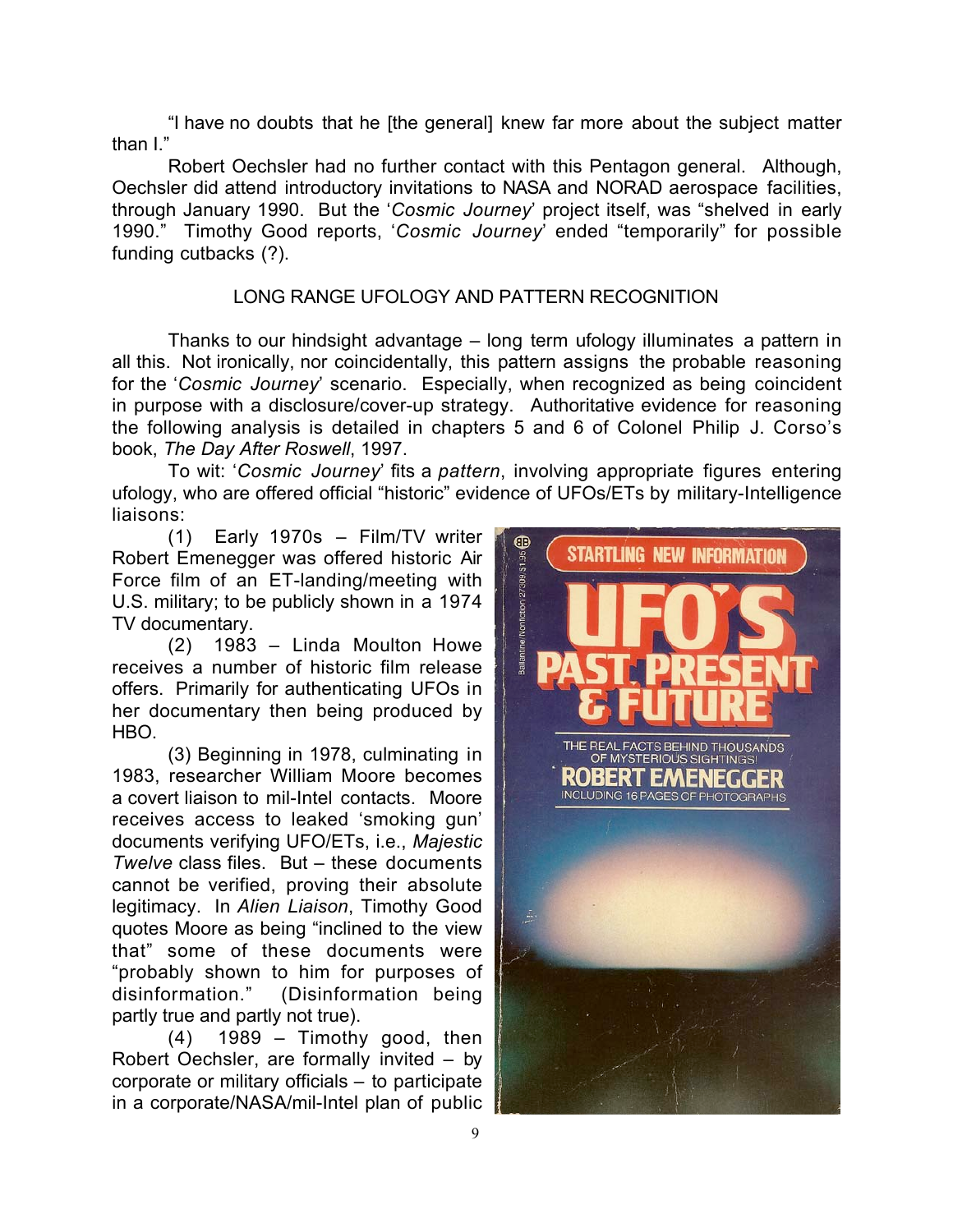education about ET/UFO facts . . .

*Pattern*: None of the actual official or verifiable evidence in any of these propositions was ever made publicly accessible. There is no need to doubt the authenticity of the circumstances, in which the evidence was offered to our ufologist. Our issue here, is the pattern of officially acknowledging UFO/ET facts, then officially offering access to actual historic evidence, of something that is never officially disclosed publicly. The purpose for this pattern must be deduced from a more comprehensive set of perceptions: i.e., human cultural expressions created around ET concepts.

The advantage ufology now has over the past might be called the wisdom of age. Yes, we do have much more evidence. But you can also say, as our evidence becomes more undeniable in quantity  $-$  it is also more of the same. There is a pattern. It is *time* that allows us to rule out shortsighted (comfortable) conclusions.

Thus, our advantage now is our perspective of cultural responsiveness, over generations of time. We are acclimating to what we observe, what we shared, what the news reported. And the above pattern shows our investigations are periodically being managed by officials – instead of being disclosed *officially*.

There have been many false-positive rumors that our officials would disclose ETs publicly. And yet, ufology neglects the evidence that our officials (corporate or otherwise) *are* disclosing ETs in ways we do not prefer. Just look around and notice how often you see an ET/UFO image. In February 2008, the billboard slogan (meme) for a new UFO TV series (*UFO Hunter*) is: "*Hoax or History?*"

So, in his book *The Day After Roswell*, Colonel Corso quotes general Nathan Twining on this situation we find ourselves in today. Even for ufology, Corso's alleged firsthand account is hard to swallow. However, Corso devotes two whole chapters to this issue of cover-up/disclosure. And hauntingly, the poignant disposition of Corso's insight is that it must be conceived repeatedly, in order that you allow yourself to appreciate the possibility. What Corso claims is entirely probable. Yet, it is an ultimate paradox! Because if you review our history re three generations of UFO encounters, and their presence in media – the defacto sociology of what Corso describes is exactly our situation. Even if Colonel Corso made it all up!

Like much of UFO data, over time, much of what public inquiry discovers is basically consistent with what we cannot verify as leaked 'insider's' allegations.

Thus, on Corso's page 75 he quotes General Nathan Twining: "It will be . . . a case where the cover-up is the disclosure and the disclosure is the cover-up . . . let the public sentiment take its course . . . until the truth becomes common acceptance." There couldn't be a better case of 'reverse psychology.' Given our dilemma. Or, as investigator John A. Keel put it in his book *Our Haunted Planet*, 1971, ". . . it is a curious fact of nature that that which is in plain view is often best hidden." The conceptual continuity here begs a question: Did General Twining and his *MJ 12* 'planners' settle on their course of P.R. because they were all well read? In 1845, Edgar Allan Poe published his archetypal blueprint for using Twining's principle of disguise. In his *The Purloined Letter*, Poe reasons the ultimate poetic success rate for covering up would-be evidence, by placing it in plain view! As Poe describes, "the minister had deposited the letter [evidence] immediately beneath the nose of the whole world, by way of best preventing any portion of that world from perceiving it . . . to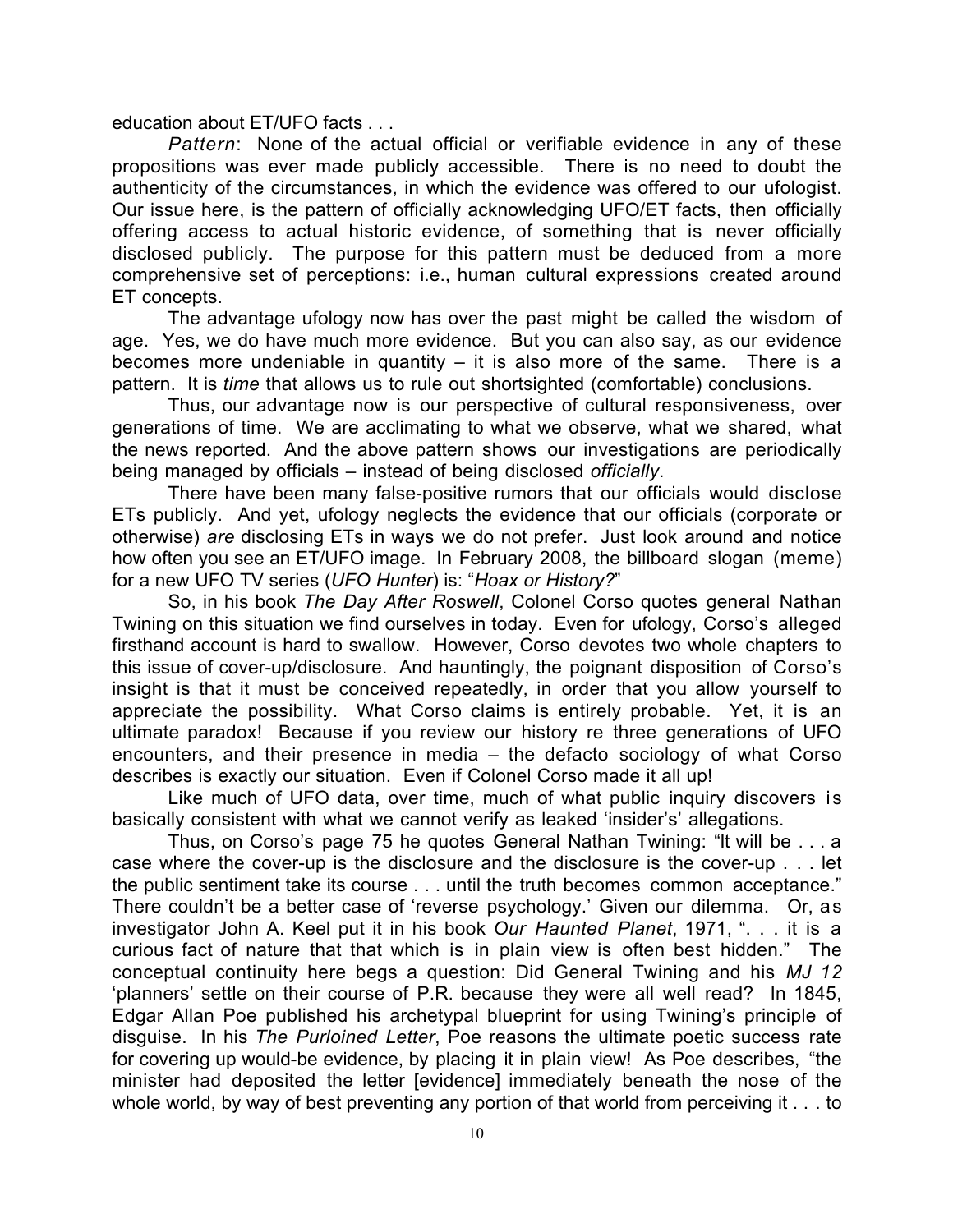conceal this letter, the minister had resorted to the comprehensive and sagacious expedient of not attempting to conceal it at all."

Admittedly, it takes courage to concede this P.R. "strategy" defines what we can see around us each day. It is there. And, impressively, it is not overwhelmingly obvious – no, not at all. It is just always there: new images, old images; new movies, oldies; new advertisements, and newer ads are the most *imprinting*. Because the *alien* pop-fad is long past. So why would corporations mount a major ad campaign, where the consumer goal is persuading you to identify with their 'product placement' link to flying saucers and aliens? Humans have no experience with which they can relate to aliens and UFOs – do they?



#### **1998**

No. All this means something else is gestating within post-modern culture. And this cover-up/disclosure strategy has been explained to us before. In Timothy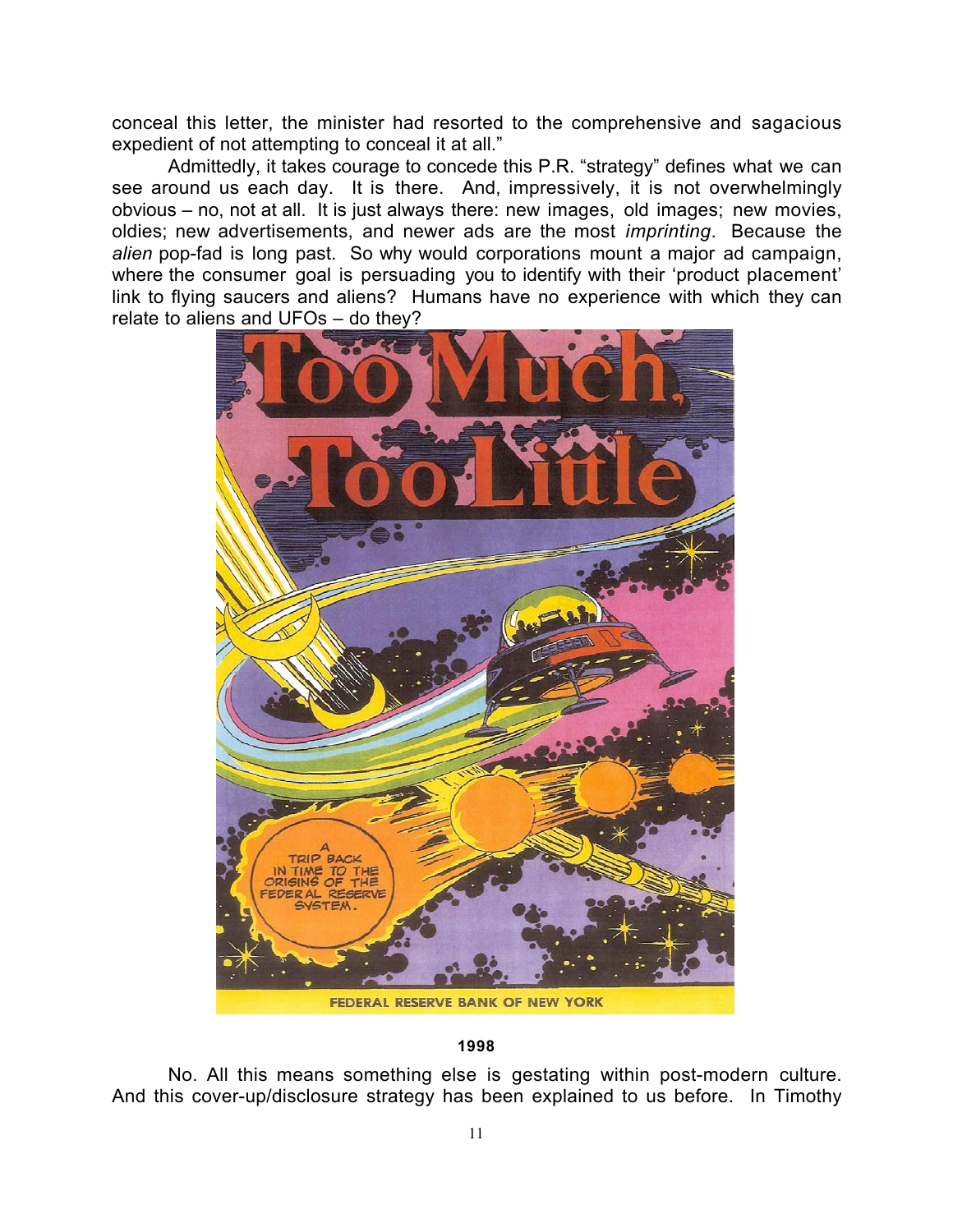Good's *Alien Liaison*, page 121, he quotes a dialogue between Jaime Shandera and the mil-Intel (*Aviary*) contact *'Falcon.' Falcon* replies on the issue of official disclosure: "'I think . . . the United States Government is conditioning the public into just determining their reaction to aliens and the subject of extraterrestrials. The Government wants to know how the people would react, and . . . that if this information is released over a period of time, the public would readily accept it more than they would if it was all shoved out at one time,' *Falcon* explain," 1991. Not ironically, Colonel Corso surfaces six years later, affirming *Falcon's* scenario is more accurately defined as, "the cover-up is the disclosure and the disclosure is the cover-up."

To borrow a phrase from the planners of national debt finance – our dilemma of UFO disclosure requires a '*structural adjustment*' in how our reality is perceived and taught.

I empathize with people who feel overloaded by the growing complexity of our issue over the years. This would be expected, of any actual set of circumstances. There is no issue having more profound implications in all of history! Again quoting the February 2008 billboard blurb, "UFO Hunters. Hoax or History?" It would easily be just as great a historical account *if it were* all a hoax. But, in our most open minded people, the UFO issue inspires their pursuit of our latent paranormal talents. Why would hoaxers wish to encourage and validate personal psychic development, via an interest in UFOs? Since the only observed culprits able to perpetrate the global hoax are the military; they being intimately involved in the issue from the get-go. No.

The reason why such suspect considerations complexify the ufology issue, is because the issue symbolizes our most basic response to life: not what are UFOs, but what is reality. Different human societies have differing sets of perceptions, in terms of what their reality is comprised of; their worldview, or cosmology, or paradigm. Our global challenge here is to rationalize, or not to rationalize, explanations for some phenomena that may not be included in your worldview.

When we find ufology is complicated by confusing scenarios of unofficial disclosures, media disclosures, cover-up/disclosure, no Official Disclosure, mil-Intel leaks, deductions of *exopolitics*, social acclimation and acculturation – what we have here is a structural adjustment to our worldviews, or realities in flux . . .

On 26 January, 2008, *Larry King Live* re-broadcast a special feature on the recent wave of Texas UFO sightings. The requisite skeptic invited to this debate, was Michael Shermer of *Skeptical Inquirer Magazine*. The last word here goes to Mr. Shermer, as thematic irony, framed with his skeptical priorities during this UFO update.

Shermer's following comment insures poignant insight. Because Shermer's professional (CSICOP) skepticism symbolizes why media mirrors an 'approachavoidance' response to the UFO paranormal/ET imposition, on our reality of consensus.

Faced with only more, and increasingly palpable, testimony by trained military observers of irrefutable flying disc anomalies – Shermer could only respond by insisting on the actual issue that UFOs symbolize. The actual UFO issue is not whether people see them. Not now; not after three generations of reportage. The actual issue here, as noted above, alters what is reality itself. Our old obsolete *reality,*